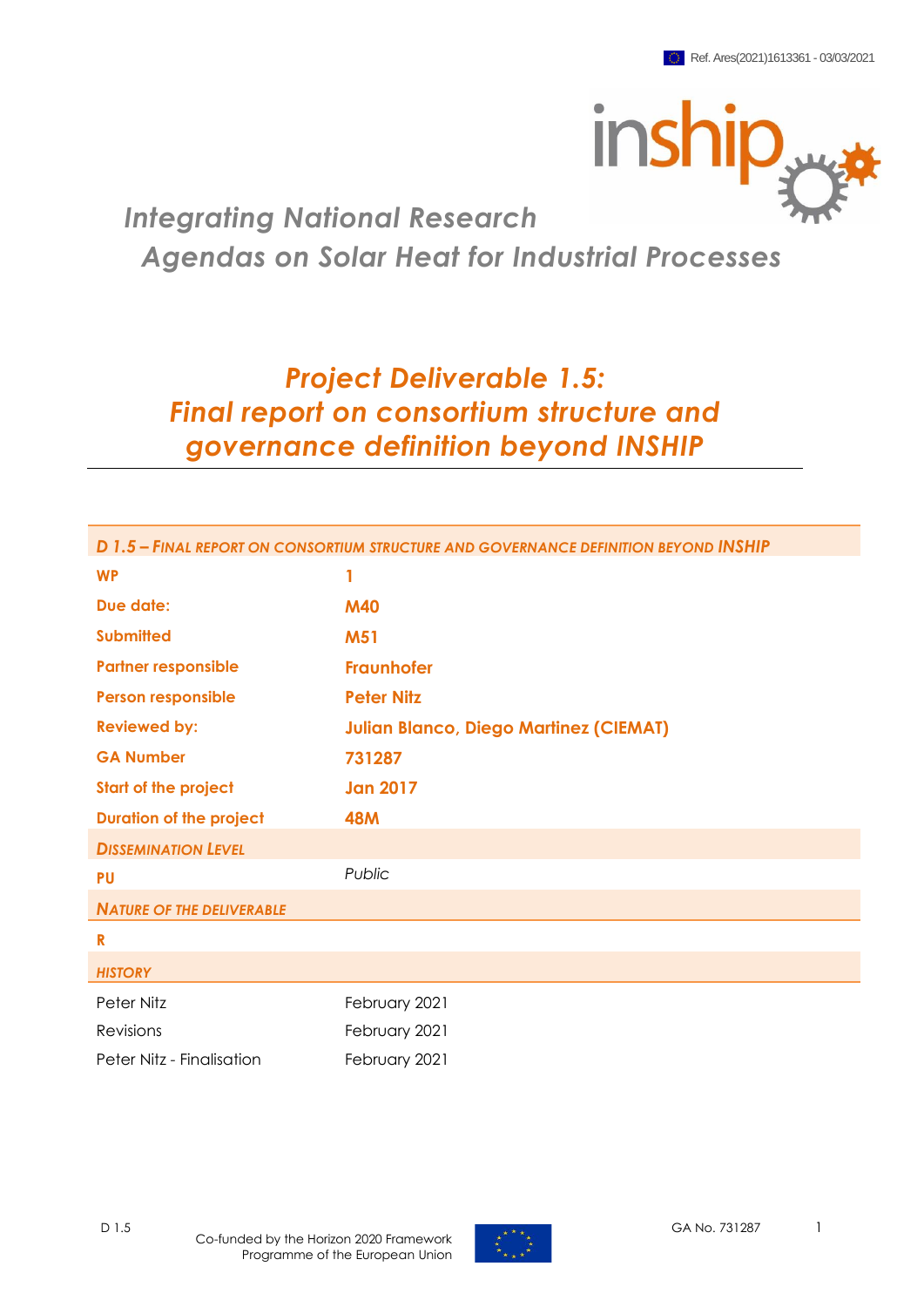

# **Contents**

| 2. |              |      |                                                                            |  |
|----|--------------|------|----------------------------------------------------------------------------|--|
|    | 2.1.<br>2.2. |      | Consortium Structures and Governance considered and established5           |  |
|    |              |      | 2.2.1. Possible funding sources and governance structures discussed5       |  |
|    |              |      | 2.2.2. EERA JP-CSP, Sub-Programme 6 Solar Heat in Industrial Processes and |  |
|    |              |      |                                                                            |  |
|    |              | 2.3. | Defined Consortium Structure and Governance beyond INSHIP  15              |  |
|    | 2.4.         |      |                                                                            |  |
|    | 3.           |      |                                                                            |  |
|    |              |      |                                                                            |  |

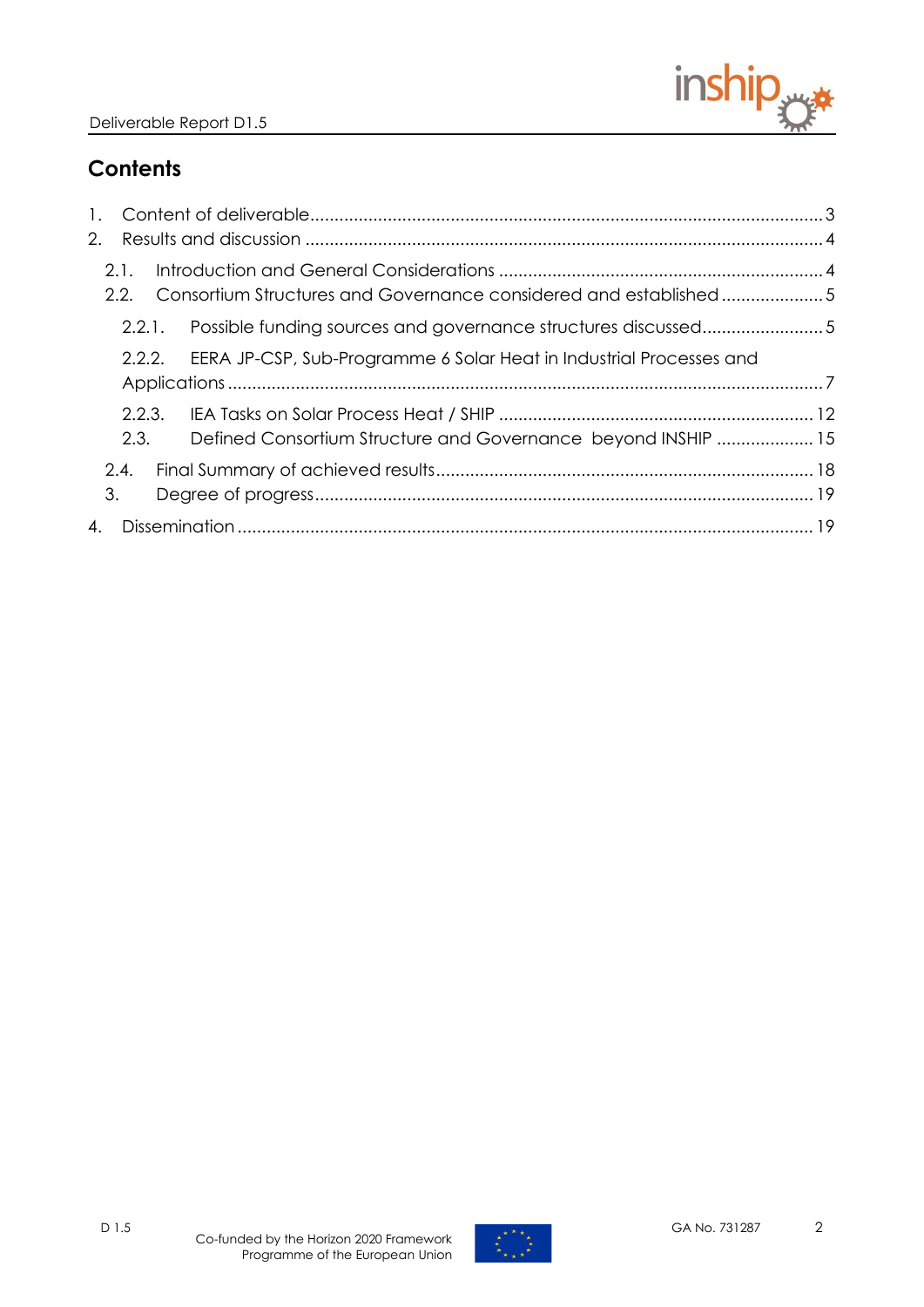

# <span id="page-2-0"></span>**1. Content of deliverable**

This Deliverable Report is summarizing the work and results of "Task 1.3 Follow-up SHIP structure" as part of "WP1 ECRIA Consortium Coordination" of the project "INSHIP – Integrating National Research and Innovation Agendas on Solar Heat for Industrial Processes" (GA 731287), which overall aims at the definition of a European Common Research and Innovation Agenda (ECRIA) on Solar Heat for Industrial Processes (SHIP).

This Task 1.3 addresses the definition of all aspects related to the managerial and administrative aspects linked to the discussion, definition and creation of the needed governance structure to effective future EU SHIP research activities integration, initially within the existing EERA Joint Programme on CSP (JP-CSP), and with the close assistance of the EERA Secretariat office:

- Identify suitable possible governance structure models for INSHIP, analysing similar national, European and international organisations, determining the most adequate and efficient one. To this end, the integration of additional key research organizations (currently not belonging to EERA JP-CSP) as well as relevant industrial stakeholders should be considered.
- Determine the most adequate corporate purpose to be created (subprogramme within existing JP, new JP or other possible suitable alternative), as well as the scope of involvement, role, participation degree and contribution of different partners, also providing a layout for the governance during its implementation phase
- Define the structure and selection procedures to establish the Governance Board as well as their function in INSHIP ECRIA (specification of voting rights, composition of bodies, specification of partner roles in the governance scheme, etc.).
- The possible mechanisms of participation of funding agencies and ministries will be taken into consideration during the definition of the governance structure (see also Task 7.1). The participation of Industry will also be considered through Task 8.4.

In short, this report will summarize the discussions, checked options and eventually established ECRIA/SHIP consortium and governance structure ensuring the operation and decision-making processes along the development of the activities foreseen in the pursuit of the ECRIA objectives beyond the execution of INSHIP.

Please note that some of the information provided in the following was taken from respective websites, which are provided in the respective context, but without further explicit quotation.

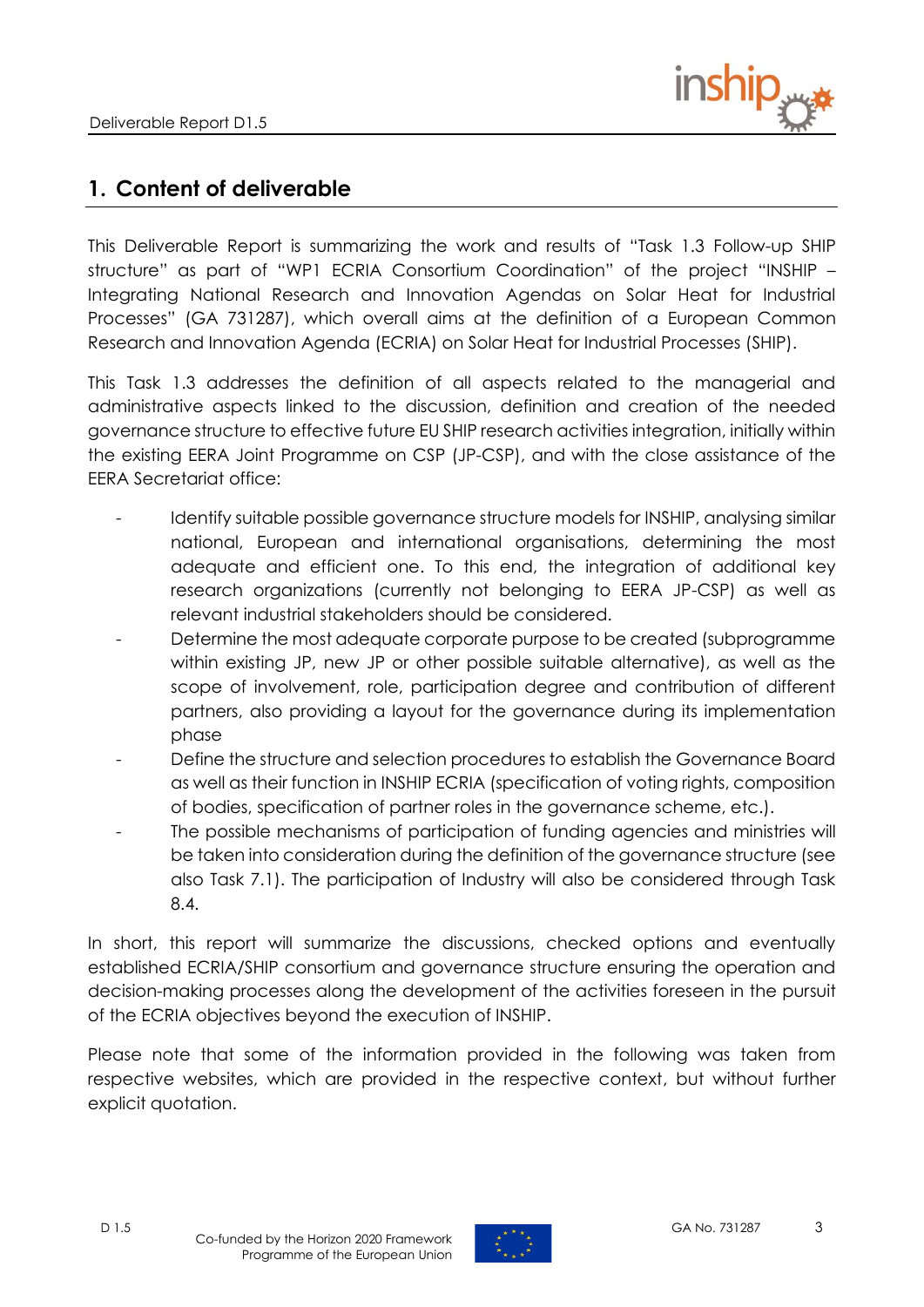

# <span id="page-3-0"></span>**2. Results and discussion**

## <span id="page-3-1"></span>**2.1. Introduction and General Considerations**

To develop activities to pursue the ECRIA objectives in a consortium and governance structure, involved partners and stakeholders must provide the respective resources required for these activities (working time, funds for travel, accommodation and subsistence, administrative framework, …). For most of the involved stakeholders, such resources can only be provided with support from an external funding source. Over the last years, the CSP/CST community could establish and keep up a consortium structure in form of the EERA JP-CSP (see section 2.2.2), initially with the support of the EU funded IRP STAGE-STE and the ECRIA INSHIP projects, which e.g. provided the context and platform for regular physical meetings of the consortia.

The requirement of such external funding thus provides both the background and the main challenge to define a consortium and governance structure beyond the INSHIP project.

Another challenge for the research community on Solar Heat in Industrial Processes (SHIP) is the broadness of technologies and applications, and associated stakeholder groups. These range across all temperature levels and, depending on the particular definition and scope, may even include technologies for thermally driven industrial cooling at application temperature levels well below 0 °C, low temperature solar heat up to approx. 100-150 °C, medium temperature 100/150 °C to 300/400/500 °C and high temperature above 300/400/500°C. As indicated, temperature levels may be defined differently in different context. Within INSHIP, the scope of technical research in WPs 2-4 had been defined to the three ranges of low temperature SHIP (80-150 °C), medium temperature SHIP (150-300°C) and high temperature SHIP (400-1500 °C). To address these temperature levels, different solar thermal technologies are applied. While for low temperature heat, non-concentrating solar technologies (e.g. uncovered flat absorbers, flat plate collectors, evacuated tube collectors) are used, while at medium to high temperature levels, concentrating technologies (e.g. non imaging optical concentrators, parabolic trough collectors, linear Fresnel collectors, heliostat field and central receiver systems (tower technology), parabolic dish or other concentrating technologies) are used. In terms of end users (industries using solar heat in their processes), also a very broad spectrum of sectors and industries is using heat and could apply SHIP.

Historically, different temperature level technologies and/or applications are addressed by different stakeholder or researcher groups, consortia and communities. While, for example, the industrial and research communities addressing Concentrated Solar Power CSP (Concentrated Solar Thermal Electricity STE), the same technologies can be applied to provide medium to high temperature solar heat for industrial processes. In consequence, in

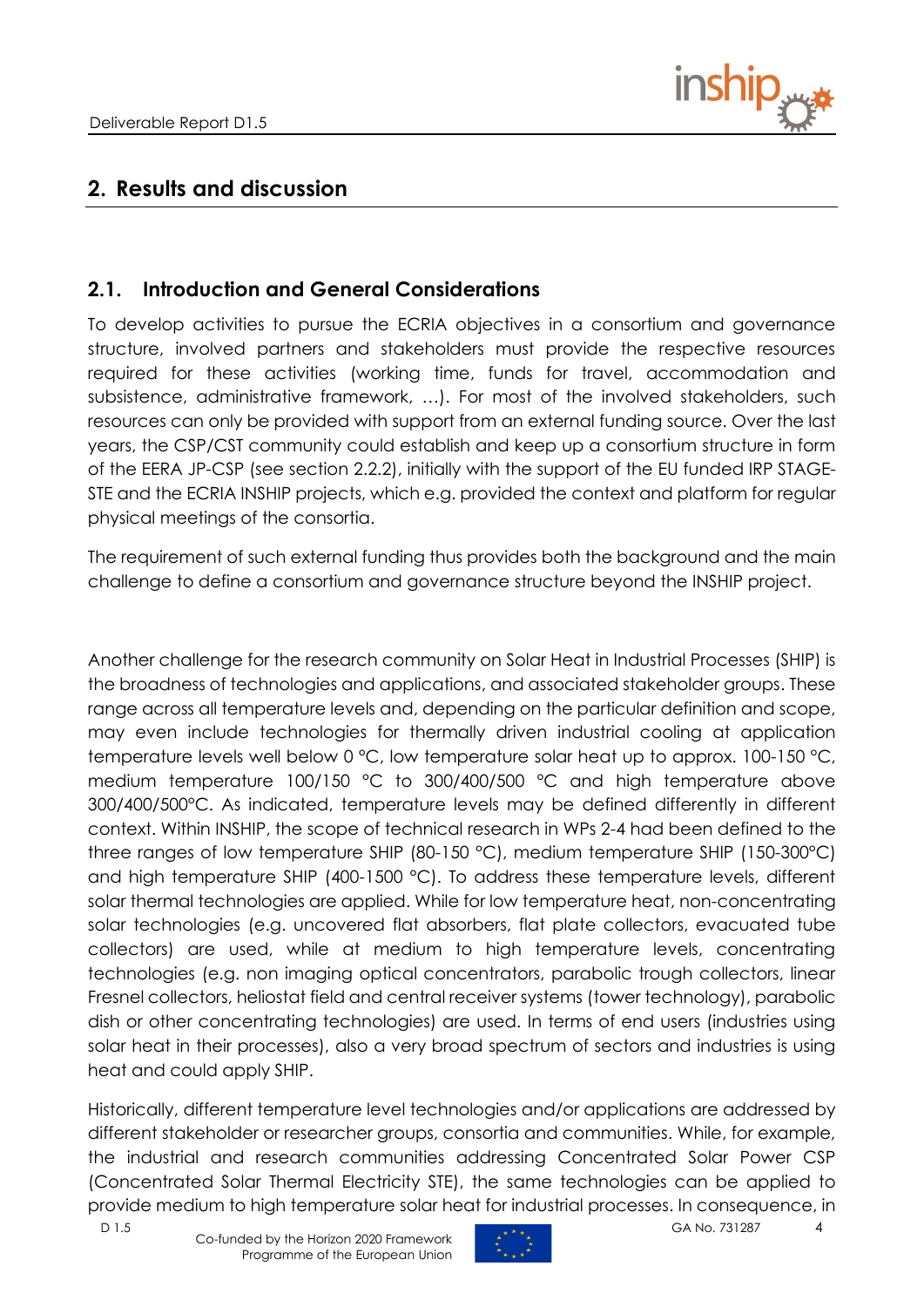

the corresponding communities the relevance of concentrated solar heat CSH (together with CSP/STE sometimes also referred as concentrated solar thermal CST) is more and more acknowledged and addressed. Similarly, industrial and research communities addressing solar heating and cooling in buildings are also addressing low T SHIP technologies and applications. Due to this broadness in temperatures, technologies and corresponding stakeholder groups, any consortium and governance structure addressing SHIP may include only sub-groups. For example, fore purely practical reasons of having limited and "manageable" consortium sizes, it may even be advisable to restrict the scope and stakeholder group to certain sub-topics of SHIP.

Acknowledging all the above, it must be noted that very broad and strong consortia could be formed with financial support from the European Commission through the IRP STAGE-STE (2014-2018) and the ECRIA INSHIP (2017-2020). While in STAGE-STE, only concentrating technologies had been addressed, in INSHIP also low temperature SHIP is addressed, and consortium structure and partners are accordingly differing. Nevertheless, as mentioned above, these two projects provided the background to successfully establish the EERA JP-CSP, which will be discussed in more detail in following sections.

Within the EERA JP-CSP, all current JP organizations (with just one exception) are partners of ECRIA INSHIP, and are thus involved in discussions and active work of the JP-CSP.

Also within the activities of the IEA Tasks Task 64/IV and Task IV (described in the following sections as well), European experts are well represented and many members of the INSHIP consortium actively contributed to the definition / re-definition / implementation of these Programmes/Tasks, partly supported through INSHIP WP1, Task 1.3.

## <span id="page-4-0"></span>**2.2. Consortium Structures and Governance considered and established**

In the following sections, the discussions and options will be briefly summarized. In section 2.2.1., different options are briefly mentioned which had been discussed and considered, but did not succeed to provide a consortium and governance structure for the SHIP ECRIA beyond INSHIP. In sections 2.2.2 and 2.2.3, those structures successfully defined with active contributions from the INSHIP consortium are presented.

## <span id="page-4-1"></span>**2.2.1. Possible funding sources and governance structures discussed**

Some of the INSHIP partner institutions concentrate the majority of existing large-scale R&D facilities for CSP in Europe. Most of these facilities are included at the 'Trans-national Access Activity' of the EC-funded Integrating Activity called SFERA-III (Solar Facilities for the European Research Area - Third Phase; see [https://sfera3.sollab.eu/\)](https://sfera3.sollab.eu/). So, it has been considered whether in the context of research facilities a follow-up structure of the INSHIP ECRIA could be established. Even though the SFERA consortium is a rather small group, non-

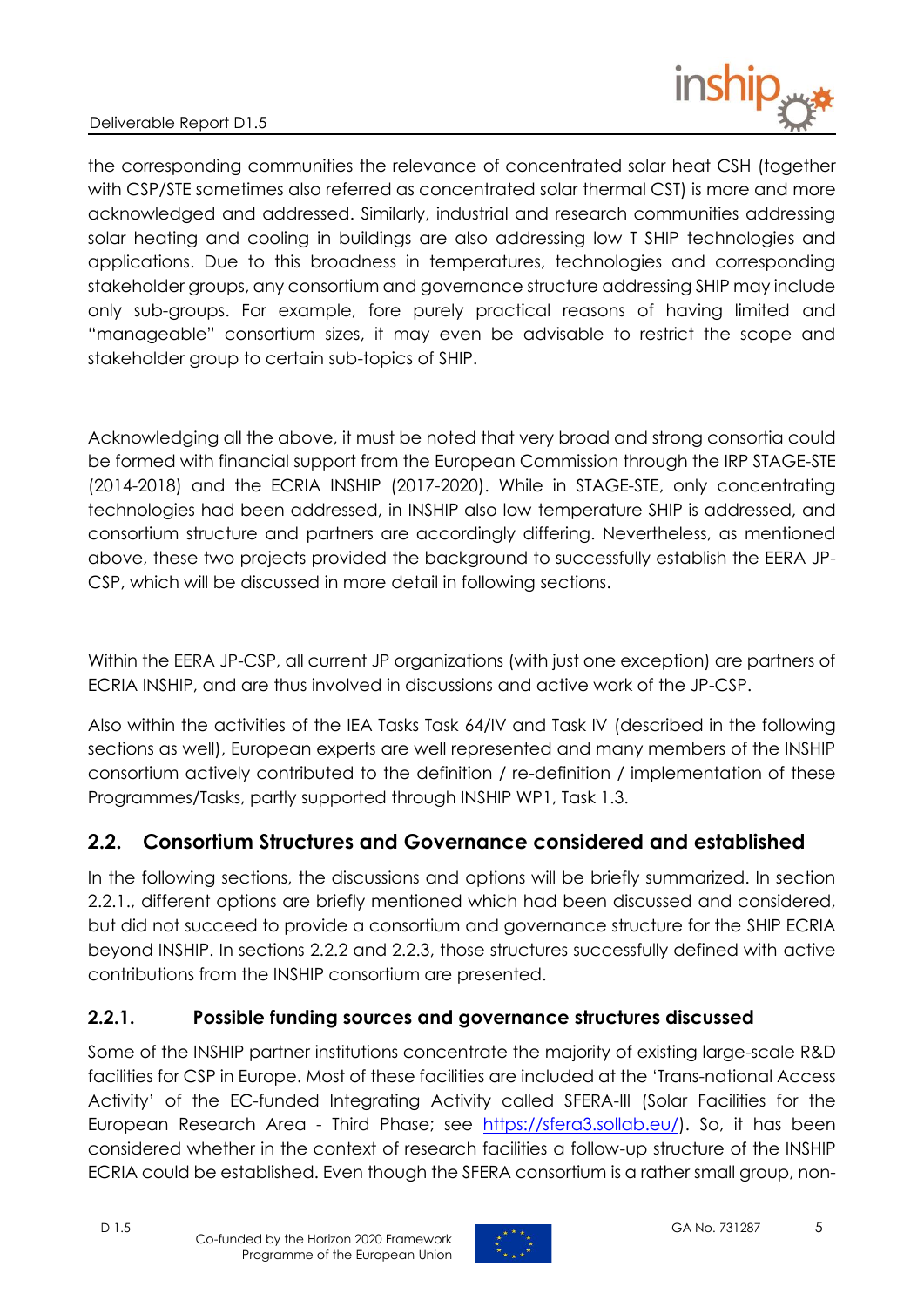

SFERA partners can be involved by means of so-called infrastructure access mobilities (similar to those implemented in the framework of INSHIP WP6). However, due to

- a lack of a medium term (follow-up) funding perspective, as no further calls and projects similar to SFERA are expected to be launched by the European Commission,
- the fact that the group of research infrastructure/facilities partner is too small a subgroup of the SHIP community
- despite significant overlap, SFERA is addressing CSP rather than CST topics and thus
- does not address low temperature SHIP topics

the option to define a follow-up structure based on large CSP research infrastructures had to be discarded.

Similarly, it was discussed whether the "EU-SOLARIS" ESFRI (European Strategy Forum on Research Infrastructures) initiative (see [http://eusolaris.eu/\)](http://eusolaris.eu/) aiming at the definition and implementation of a European Research Infrastructure Consortium (ERIC) around existing European solar thermal concentrating infrastructures and facilities, could offer a follow-up structure for the INSHIP ECRIA, in a similar way as previously discussed and decided on the follow-up of IRP STAGE-STE initiative (2014-2018). The EU-SOLARIS vision is to further assist the Concentrating Solar Thermal (CST) and Solar Chemistry technologies' deployment by enhancing the research infrastructures development and Research and Technology Development (R&D) coordination. EU-SOLARIS is expected to be the first of its kind, where industrial needs and private funding will play a significant role.

However, for reasons similar to those listed above, this option had to be discarded. In addition, EU-SOLARIS, besides well advanced and successfully achieved the STEP1 of the ERIC creation (in 2019), is not yet formally established.

In terms of potential funding frameworks, the new EC funded framework program "Horizon Europe" was considered. During 2020, Draft versions of related Work Programmes have been prepared. However, there was no reliable and firm information available on calls to be expected, exact timelines and involved budgets. In contrary, from work program draft versions which became known to several partners, it seemed that future funding options and calls for Solar Heat and SHIP was rather minor. During the final INSHIP project meeting in December 2020, the consortium discussed even an initiative to provide further input to the Work Program Definition process through the respective national representatives, to strengthen funding of SHIP research and demonstration by defining/issuing related project calls. With respect to a future follow-up structure of the INSHIP ECRIA, the option to find an appropriate funding option within the Horizon Europe FP project calls had to be discarded. Still, final Horizon Europe Work Programmes will be screened after publication by interested INSHIP consortium members, and within the available calls, collaborative research on SHIP in sub-groups and consortia can be expected. However, a funding framework for a followup structure of the INSHIP ECRIA seems quite unlikely to emerge.

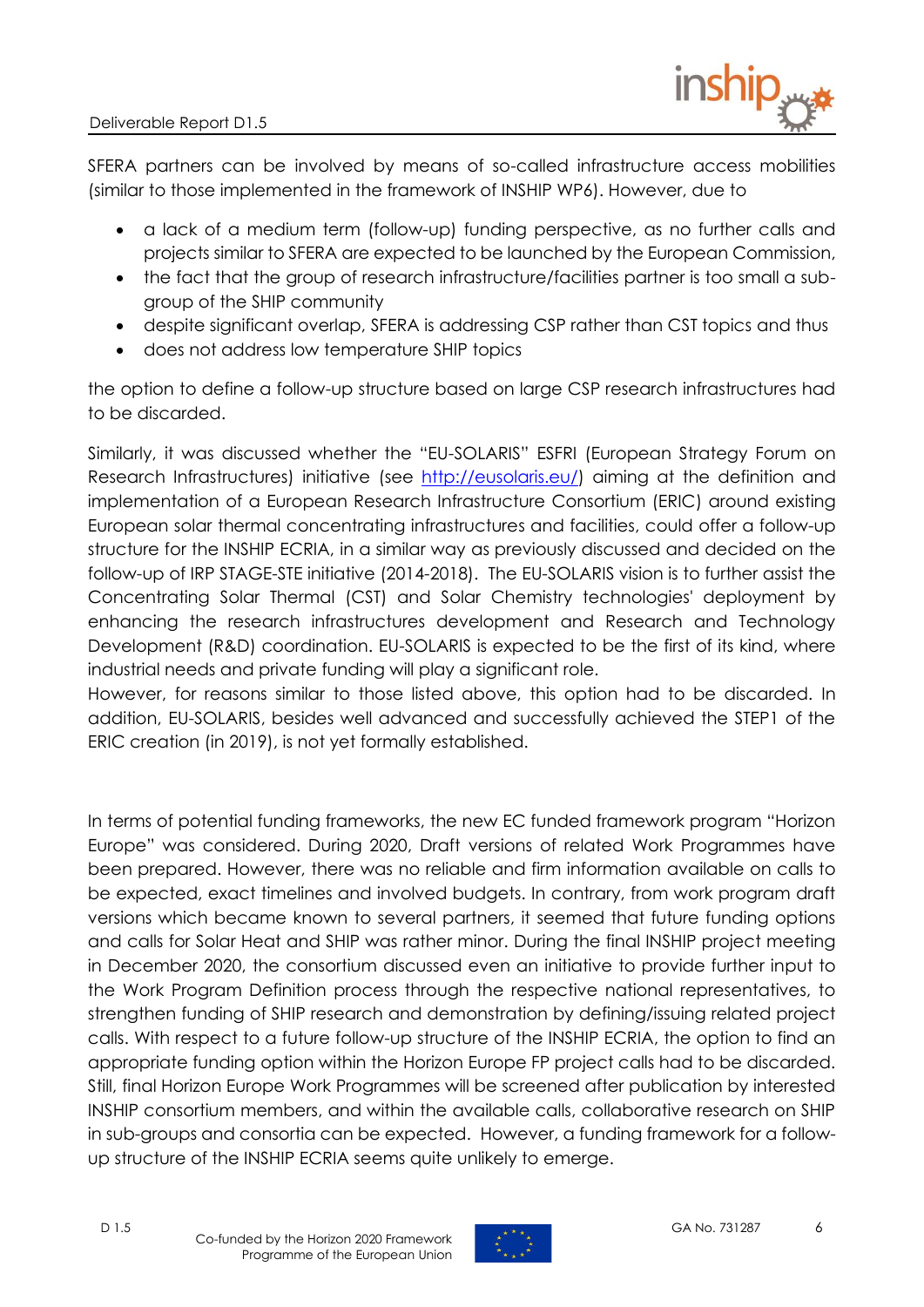

Within the INSHIP Task 7.1 "Coordination and alignment of national RTD programmes and objectives in SHIP" and Task 8.4 "Joint framework for active collaboration with industry", possible mechanisms of participation of funding agencies and ministries (Task 7.1) and Industry (Task 8.4) has been taken into consideration with respect to the definition of a potential future governance structure. However, from none of these activities, concrete options other than those described in this report have emerged.

For further details on these activities and results, we refer to the corresponding public INSHIP deliverable reports "D7.3 Common SHIP RTD strategy doc" and "D8.4 Guidelines of relationship between industry and European SHIP research".

## <span id="page-6-0"></span>**2.2.2. EERA JP-CSP, Sub-Programme 6 Solar Heat in Industrial Processes and Applications**

As part of the European Energy Research Alliance (EERA), the Joint Programme on Concentrated Solar Power (JP-CSP) is addressing the use of CSP/CST for electricity generation and concentrated solar heat. This framework provides a governance structure under which the involved partners coordinate and support joint research, discuss and update the research priorities and agenda.

At the same time, the EU funded IRP STAGE-STE (2014-2018) and the ECRIA INSHIP (2017- 2020) projects provided a funded framework for regular physical meetings of the consortia and CSP/CST research community and JP-CSP, at least for the partners / stakeholders involved in both JP-CSP and in the mentioned projects as partners.

At the beginning of the INSHIP ECRIA, the JP-CSP did not contain a Sub-Programme (SP) on SHIP topics, thus it was an obvious option to discuss the definition of SHIP related activities in the framework of the EERA JP-CSP. Accordingly, in Period 1 of the INSHIP project, discussions were initiated and both contributing partner organisations and a corresponding work programme was defined. During Period 2 of the INSHIP project, the newly defined Sub-Programme 6 "Solar Heat in Industrial Processes and Applications" was established in the JP-CSP as part of the Work Programmme update (2018-2021). It should be noticed that, being part of the JP-CSP, this SP6 was born associated to solar concentrating technologies and, as consequence, addressing industrial processes requiring working temperatures beyond the threshold of 150-180 ºC. As the INSHIP ECRIA includes also the lower temperature range of SHIP technologies and applications, the discussion about to finally include (or not) the low temperature range in the final follow up structure was addressed several times in the context of both INSHIP and JP-CSP, with no final outcome and decision until now.

Thus, this SP6 could provide one governance structure to pursue the ECRIA objectives beyond the execution of INSHIP. However, with the end of INSHIP, no external funding will be available to support active contributions. Therefore, discussions within the JP-CSP were initiated to discuss the level of activities (see also section 2.2.2.3. below). A decision was taken to continue activities on a low level and the definition of a respective follow-up work

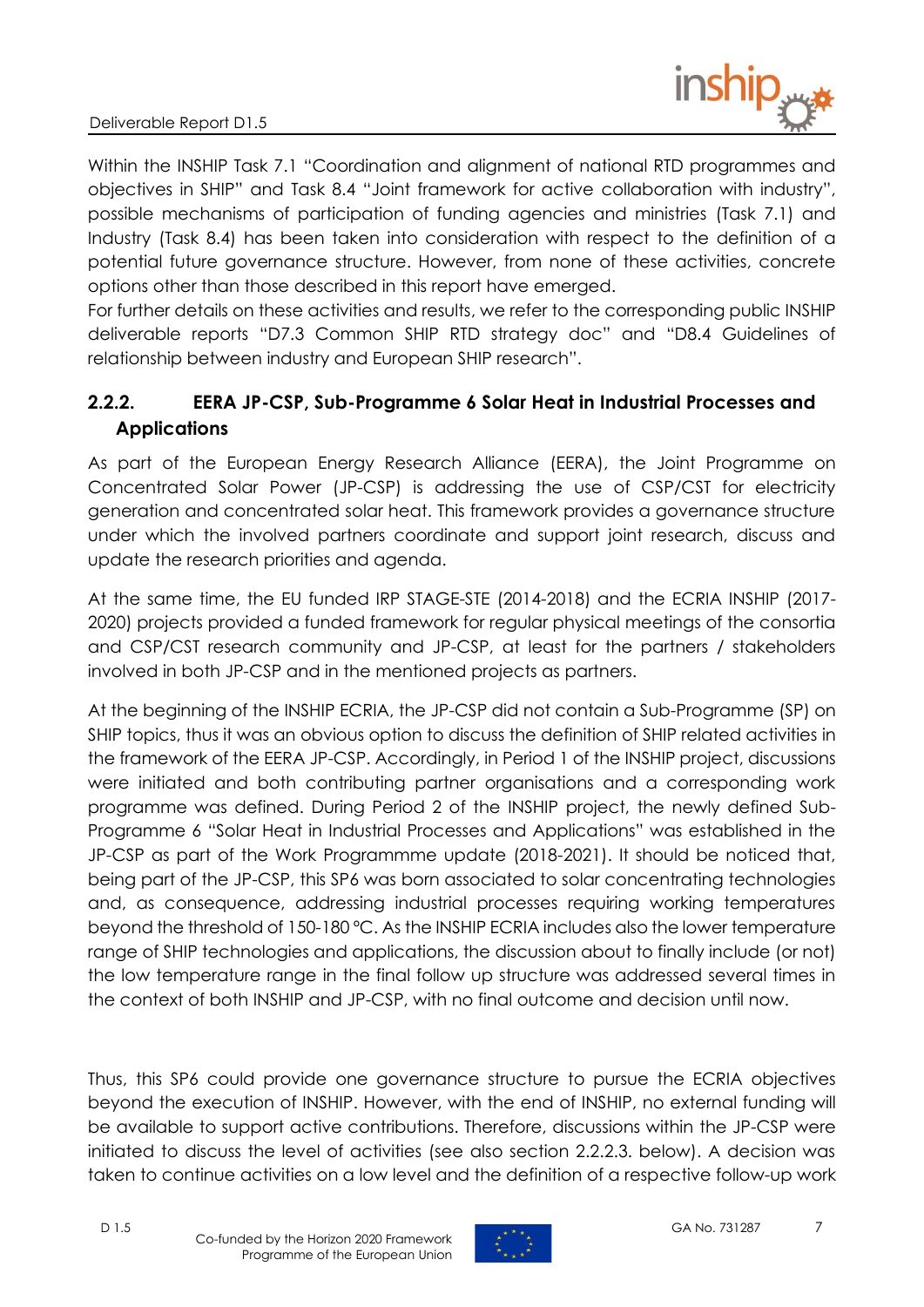

programme 2022-2026 was envisioned. Therefore, the **JP-CSP SP6 will eventually provide one governance structure to pursue the ECRIA objectives beyond the execution of INSHIP**.

In the following, some more detailed information on the JP-CSP and on SP6 are provided.

### **2.2.2.1. About the EERA JP-CSP (see [https://www.eera-csp.eu/\)](https://www.eera-csp.eu/)**

The EERA JP-CSP address the technologies and applications associated to the use of solar thermal concentration. Heat production using solar energy is based on photo-thermal conversion, which is the most efficient method to convert solar energy into usable energy (efficiency > 60 %). Solar collectors are devices that enable efficient photo-thermal conversion by reducing infrared losses. To increase the solar collector efficiency, concentrating collectors such as compound parabolic collectors (CPC), Linear Fresnel Reflector (LFR), Parabolic Trough Collector (PTC), Solar Tower and Solar dish can be used. The optical concentration is crucial because the heat losses are proportional to the absorber area and not to the solar collector aperture. In Concentrating Solar Thermal (CST) technologies, there is a decrease in the absorber area and an increase in the aperture area, allowing an efficient collection of solar light. The CST technologies can reach a concentration factor from 5 to more than 1000. Changing the concentration factor is possible to realise a solar plant that can work at a temperature from 60°C to more than 1000°C. This technological flexibility allows the adaption of CST technologies to many industrial processes, or the emerging green applications related, as example, to high temperature solar chemistry and material processing.

The use of CST technologies for electricity production, traditionally known with the acronym CSP (Concentrating Solar Power), and more recently with STE (Solar Thermal Electricity) to distinguish between solar concentration for PV plants and solar concentration for solar thermal power plants, have been already tested, providing solutions relatively cheap, reliable and available at high TRL. For these reasons, CSP/CST should be considered among the key sustainable technologies that can reduce the fossil fuel consumption of processes and their corresponding carbon footprint.

As far as CSP or also Solar Thermal Electricity (STE) generation is concerned, the global (worldwide) installed capacity was 6397 MW (December 2020), considering the 115 STE projects currently in operation. The majority of these projects (4967 MW) were related to trough designs, due to being normally considered as most bankable for project financing. Tower projects (1188 MW) allow to higher maximum temperature and hence increased efficiency for power generation and thermal heat storage, reason why it could achieve lower electricity costs in locations of low attenuation of the light between the mirrors and the receiver. Linear Fresnel technology has much lower current commercial deployment (242 MW, also in December 2020).

The European CSP industry is behind the large majority of all these projects (more than 70% of all previously indicated nominal installed power). Therefore, and considering the clear path European society is addressing to the decarbonisation of the energy sector, this technology is called to have a bright future. Certainly, and thanks to the thermal energy

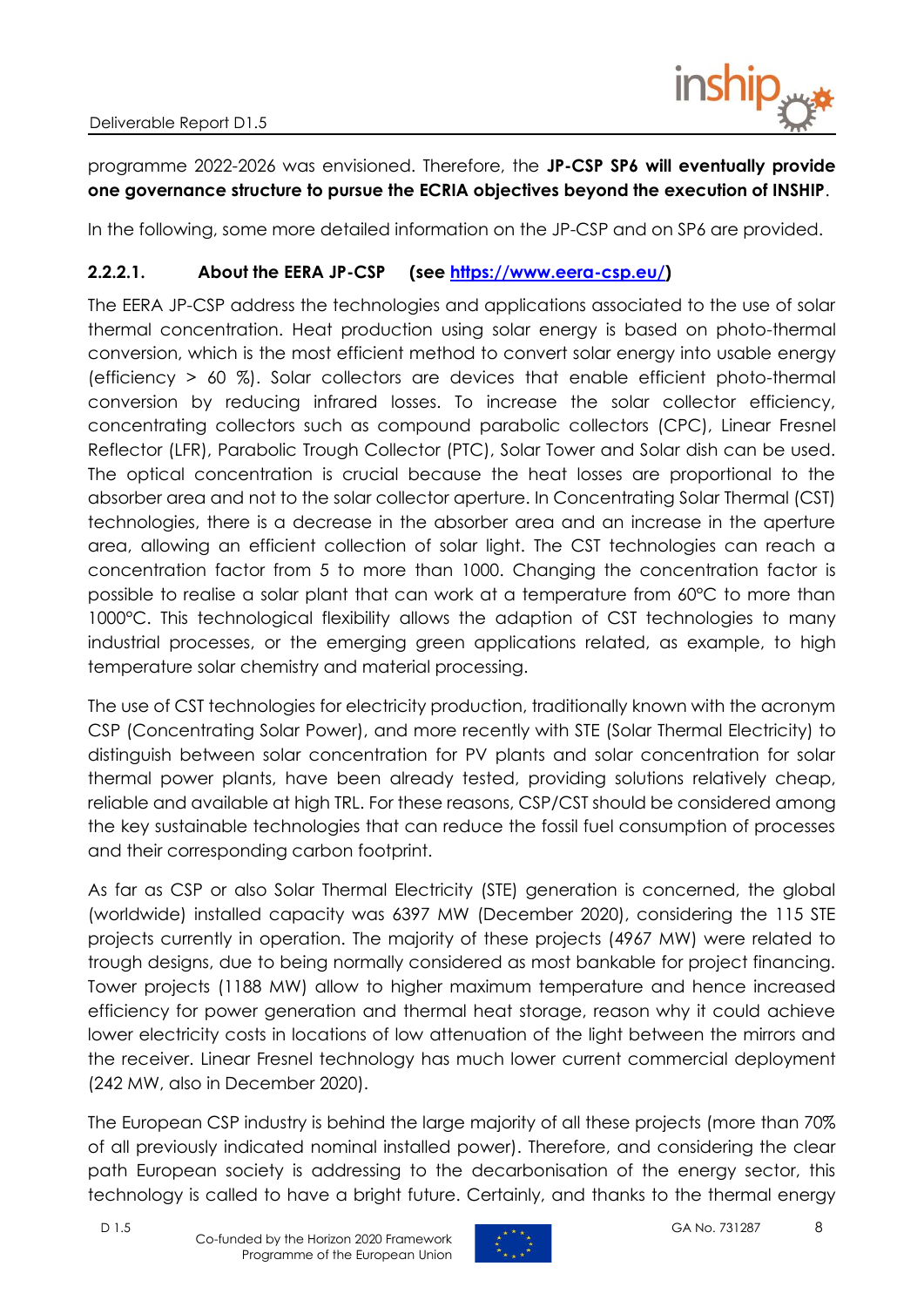

storage, CSP/STE can make a significant contribution to the transformation of the European energy system by providing an important share of dispatchable renewable electricity. By providing flexibility for grid services, CSP can facilitate the integration of variable output renewables such as photovoltaic (PV) or wind energy, thereby contributing to the reliability of the transmission grid. The best solar resources for CSP are to be found in Southern Europe, which makes this technology complementary to those renewable energy technologies that find their best resources in other regions of Europe. Besides the generation of electricity, CSP systems can provide high temperature heat for industrial processes or thermochemical processes, thus contributing to the decarbonisation of the industrial and transport sector.

With regard to the technical potential of concentrated solar technologies to electricity generation, according to IEA, commercial STE plants produced 15,6 TWh in 2019 and the organization forecasts a worldwide contribution, in the Sustainable Development Scenario, of 53,8 TWh in 2025 and 183,8 TWh in 2030<sup>1</sup>, with around 60 GW of installed power. However, the technical potential of CST is much higher if we also add the capability of providing thermal energy for industrial heat applications. The annual world thermal energy consumption of the industrial sector is higher than 23.600 TWh, and a significant portion of this energy consumption can be delivered with CST technologies<sup>2</sup>. Thanks to the thermal storage capability, the power generated by CST power plants is fully dispatchable and, therefore, these plants can perform the role of baseload and also making possible the penetration of very high rates of renewable electricity in sunny countries (complementing the non-dispatchable technologies like PV and Wind). Another important technical factor that could strongly promote the deployment of CST technology for electricity production in scenarios close to 100% of renewable energy generation, is the necessity of a specific amount of synchronous electricity generation to guarantee system inertia levels above the current critical ones and, as a consequence, sufficient grid stability. Advances in electronics and converters will certainly reduce the current inertia levels limit<sup>3</sup>. The market potential worldwide is, therefore, substantial and this justifies the efforts to maintain the current competitive advantage of the European industry in terms of both installed capacity in Europe and global market share of European companies. Nevertheless, to make all this possible, a strong an intense research effort should be done, being this the main reason behind this JP, as there is still plenty of room for many technical improvements yet, mainly dealing with increasing efficiencies and decreasing costs.

The JP is structured in the following six Sub-programmes:

- Sub-Programme 1: Line-Focusing CSP systems
- Sub-Programme 2: Point-Focusing CSP systems
- Sub-Programme 3: Thermal Energy Storage
- Sub-Programme 4: Materials for CSP



<sup>&</sup>lt;sup>1</sup> International Energy Agency. "Concentrating Solar Power tracking report" (https://www.iea.org/reports/concentrating-solarpower-csp). June 2020.

<sup>2</sup> Solar Payback project. "Solar heat for industry" ([https://www.solar-payback.com/wp-content/uploads/2020/06/Solar-Heat-for-](https://www.solar-payback.com/wp-content/uploads/2020/06/Solar-Heat-for-Industry-Solar-Payback-April-2017.pdf)[Industry-Solar-Payback-April-2017.pdf\)](https://www.solar-payback.com/wp-content/uploads/2020/06/Solar-Heat-for-Industry-Solar-Payback-April-2017.pdf).

<sup>&</sup>lt;sup>3</sup> [S.C. Johnson, J.D. Rhodes, M.E. Webber](https://www.sciencedirect.com/science/article/pii/S0306261920300040#!), "Understanding the impact of non-synchronous wind and solar generation on grid stability and identifying mitigation pathways". Applied Energy, 262, 114492, 2020.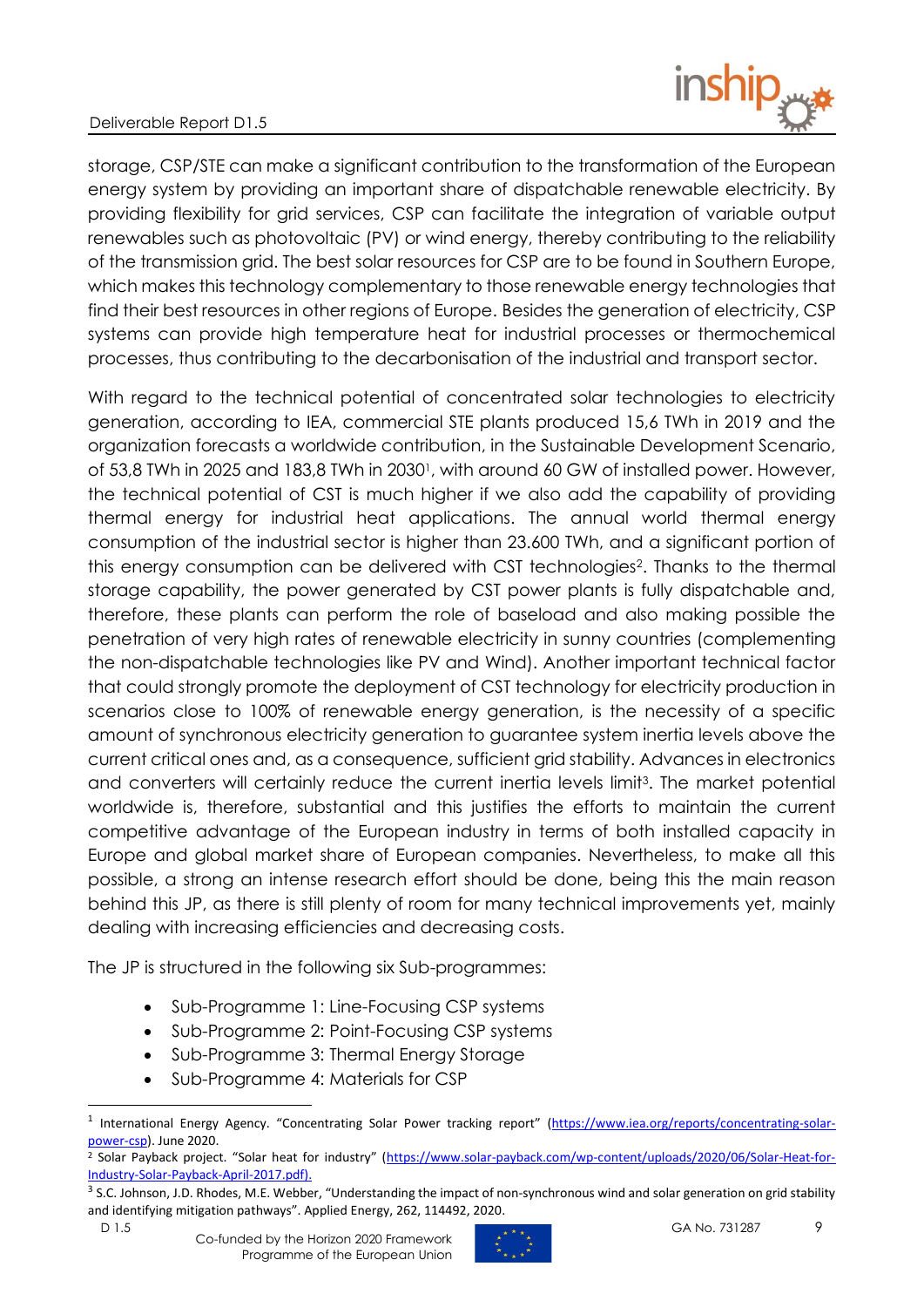

- Sub-Programme 5: Solar Driven Thermochemical Processes
- Sub-Programme 6: Solar Heat for Industrial Processes and Applications

Some of the partner institutions concentrate the large majority of existing large-scale R&D facilities for CSP in Europe. Most of these facilities are included at the 'Trans-national Access Activity' of the EC-funded Integrating Activity called [SFERA-III \(Solar Facilities for the](https://sfera3.sollab.eu/)  [European Research Area -](https://sfera3.sollab.eu/) Third Phase). So, this free access mechanism can be used to ease the way for non-SFERA partners to benefit from them, thus giving a higher coherence to the whole JP. It is intended that this very useful cooperation mechanism will be later transferred to EU-SOLARIS activities.

As a summary, this JP currently (2021) involves 14 full participants plus 13 associated participants with a total commitment of 167.1 person-year/year devotion. This JP-CSP JP will continue with the management structure and procedures used during the IRP STAGE-STE and also all current JP organizations (with just one exception) are partners of ECRIA INSHIP, so a smooth management of the JP is expected. Finally, this JP-CSP Description of Work (DoW) is designed as a 4-year long project, covering the current one the period 2018-2021. An assessment of the results and of the partnership evolution will be carried out at the end of such a period in order to decide and define the future subsequent scientific activities and technical content of the JP.

### **2.2.2.2. About Sub-Programme 6 Solar Heat for Industrial Processes and Applications (Description and Work Programme / DoW 2018-2021)**

The general objective of the current Sub-Programme 6 aims at addressing the specificities of the use of Concentrating Solar Thermal (CST) technologies in the Industrial framework. Approximately 75% of the global primary energy demand for industry stands for heat supply. Medium and high temperature Solar Heat for Industrial Processes (SHIP) can therefore significantly contribute to the decarbonisation of the industrial sector. Dwelling on the technological developments sought in SP1 and SP2 at CST technology, SP3 at Thermal Energy Storage and SP4 at Materials levels, the Sub-Programme 6 focus on addressing the main technical and technological challenges faced by CST technologies on SHIP applications, defining the boundary conditions for the development of well suited technologies. Such boundary conditions are also sought when addressing Energy Intensive sectors, thus in close relation with the specific technology developments sought in SP5. As so, the Sub-Programme enforces research activities aligned with the following specific objectives:

- Development of targeted steam integration concepts for medium temperature applications aiming not only the development of optimized supply level integration concepts but also standardized Balance of Plant (BoP) concepts enabling an approach to cost-effective "plug & play" solutions to the integration of solar driven steam in steam distribution networks;
- Specification of boundary conditions for the design of solar concentrating technologies optimizing the use of available rooftop and façade areas in industrial plant buildings;

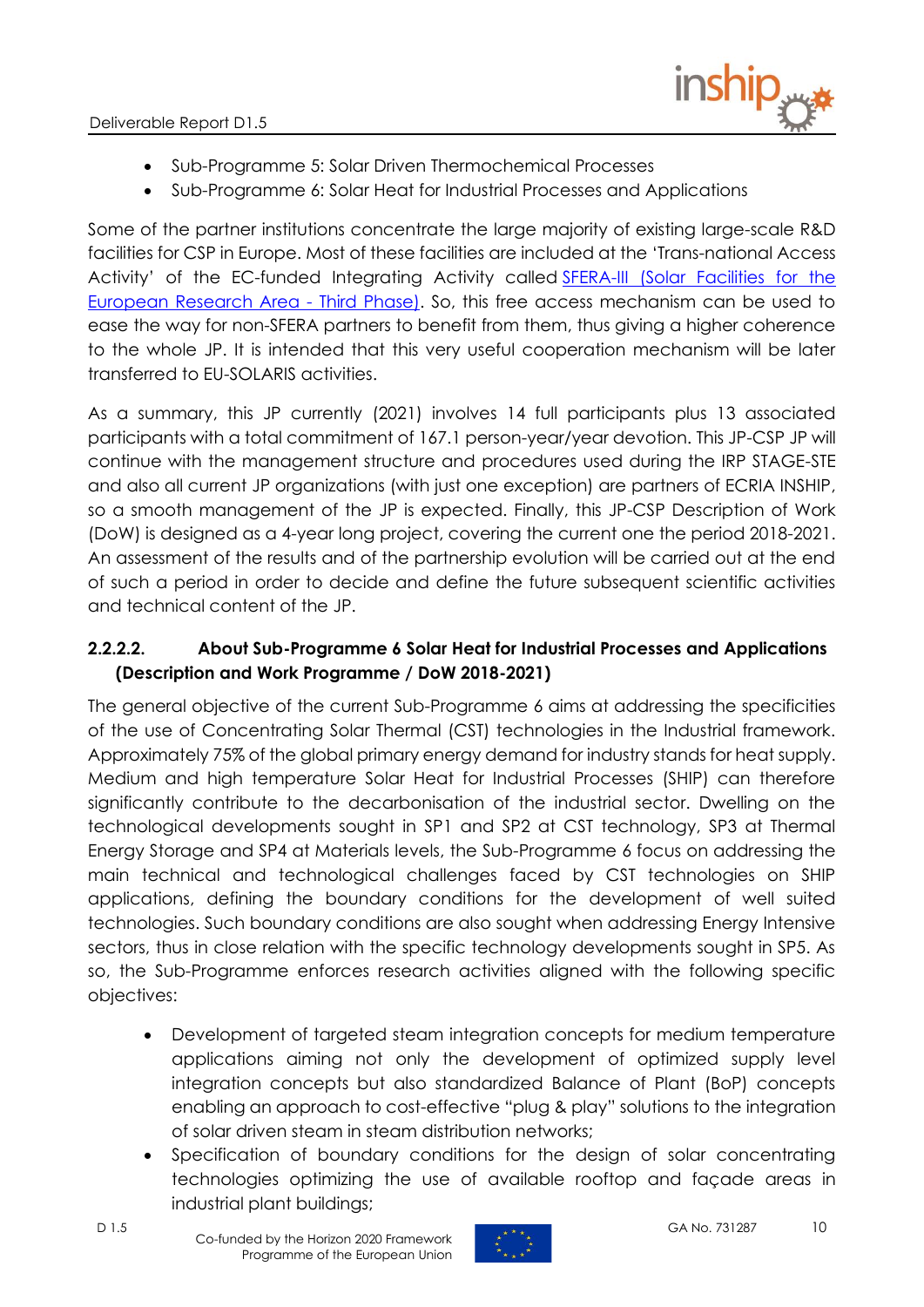

- Development of suitable industrial environment specific durability tests for collector components including the specification of materials and the definition of component and material testing suiting the environmental conditions existing in different industrial sectors (e.g. outdoor and indoor corrosivity, dusting/soiling conditions) increasing the reliability of SHIP collectors;
- Development of hybridization concepts for large industry sites and industry parks, including resource efficiency (integration of energy and resource efficiency in waste and water- flows);
- Development of tools for 100% RES concepts combining energy efficiency of processes (changing technology and optimizing heat integration) and heat integration of total sites with an innovative design of various energy supply technologies that interact with each other (in series or parallel).

Additionally, considering the relevance of economic and financial aspects in the market penetration of SHIP, competitiveness related questions such as heat supply costs benchmarking and technology cost reduction are also included among the results sought for SP6.

## **2.2.2.3. Status and recent activities of the EERA JP-CSP and SP6 in the context of SHIP topics**

During 2020, in several meetings of the JP-CSP, the continuation of activities beyond the INSHIP project was discussed. As mentioned above, keeping up of joint activities shows difficult for most of the partners without external funding for the required resources. On the other hand, all JP-CSP members agreed that the consortium structure and related governance is beneficial in many respects for all partners as well as for the general support of RTD on CSP/CSH/SHIP. Therefore, the group opened a discussion on a priorisation of activities with the aim to define a minimum set of activities which should be kept active beyond INSHIP and without external funding. Eventually, a set of minimum activities was defined and will be used as the basis for the definition of the work programme for the next period which is planned in 2021 (see listing at the end of section 2.3). Most of the partners committed to contribute on such a minimum level in order to keep the important consortium and governance structure of the JP-CSP beyond INSHIP. Therefore, it is ensured that **the EERA JP-CSP will provide one future consortium and governance structure for the objectives of the INSHIP ECRIA.**

Besides the continuation of RTD work and minimum coordination as defined in the work programme of JP-CSP and following the discussions described above, two recent activities of the JP-CSP can be mentioned here. The first one is the setup of a new website for the JP (see [https://www.eera-csp.eu/\)](https://www.eera-csp.eu/) which was implemented in 2020.

The second activity has been the involvement of JP-CSP in discussions and the definition process on a national/EU funding context which will be newly defined and established. In the framework of the so-called "Clean Energy Transition Partnership (CETP)", funding for future transnational RTD shall be provided with a combination of EU and national funding. The CETP is intended to provide a continuation of the previous ERA.net (Solar-ERA.net / CSP-

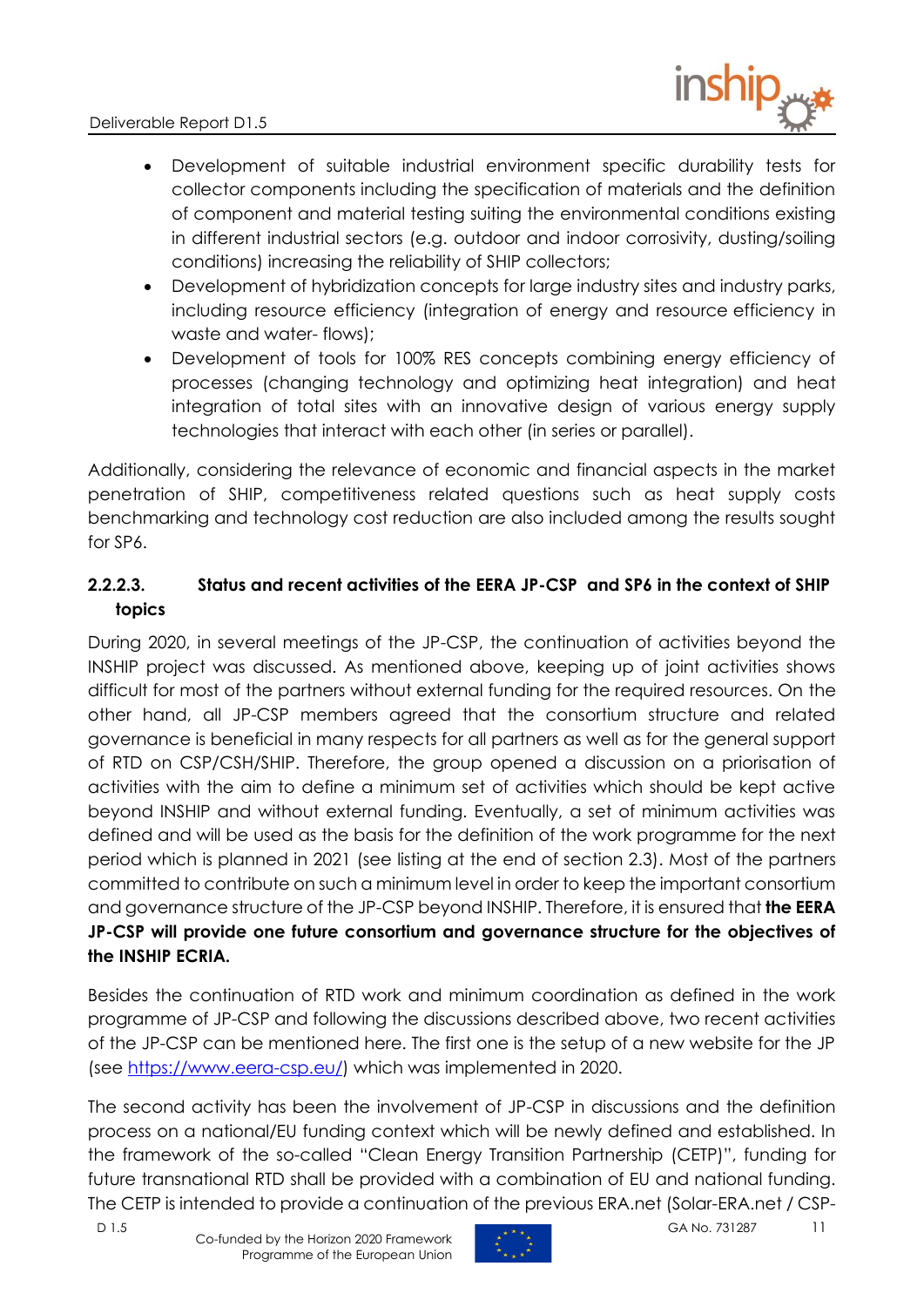

#### ERA.net) funding lines.

As one of the first steps in the definition of this funding mechanism, expert groups were established to define research priorities and research challenges by means of input papers to a Strategic Research and Innovation Agenda (SRIA). This process has been started in Summer 2020 and the resulting SRIA was presented at the SET-plan conference in November 2020. Along the definition of research priorities / SRIA input, countries were asked to express their interest to participate in the funding instrument and respective topics.

Coordinated by JP-CSP, the CSP/CST community ensured that their research priorities were included in the respective topic areas of CETP and the respective SRIA input papers. In particular, the priorities of SHIP research were provided as input to the input paper of the topic Cluster "Heating & Cooling solutions" in general, and particularly to the challenge section on industry, as well as to the input paper of the topic Cluster "Renewable Technologies" in the challenge section on CSP. Further topics related to SHIP (e.g. thermal storage as cross-cutting topic, or high T processes and solar chemistry) have been addressed by respective members of the JP-CSP.

## <span id="page-11-0"></span>**2.2.3. IEA Tasks on Solar Process Heat / SHIP**

Beyond the European level, there are governance structures in the framework of the International Energy Agency IEA. These activities are organized within so-called Technology Collaboration Programmes (TCPs). Through Implementing Agreements, states become members in TCPs and support activities to contribute.

The Technology Collaboration Programmes (TCP) function within a framework created by the IEA. The TCP mechanism is a flexible and effective means for IEA member and nonmember countries, businesses, industries, international organisations and non-government organisations to research breakthrough technologies, to fill existing research gaps, to build pilot plants, to carry out deployment or demonstration programmes – in short to encourage technology-related activities that support energy security, economic growth and environmental protection.

There are two TCPs which are addressing Solar Process Heat / Solar Heat in Industrial Processes and Applications: the TCP "Solar Power and Chemical Energy Systems (SolarPACES)" and the TCP "Solar Heating and Cooling (SHC)".

Currently (02/2021), SHC has 19 members: Australia, Austria, Belgium, Canada, China, Denmark, France, Germany, Italy, Netherlands, Norway, Portugal, Slovakia, South Africa, Spain, Sweden, Switzerland, Turkey, United Kingdom,

and SolarPACES has 20 members: Australia, Austria, Brazil, Chile, China, European Commission (DG RESEARCH & INNOVATION and DG ENERGY), France, Germany, Greece, Israel, Italy, Mexico, Morocco, Namibia, Republic of Korea, South Africa, Spain, Switzerland, United Arab Emirates and United States of America.

In consequence, for the joint SHC/SolarPACES Task 64/IV which is described below, the involved 30 country members are:

Australia, Austria, Belgium, Brazil, Canada, Chile, China, Denmark, European Commission

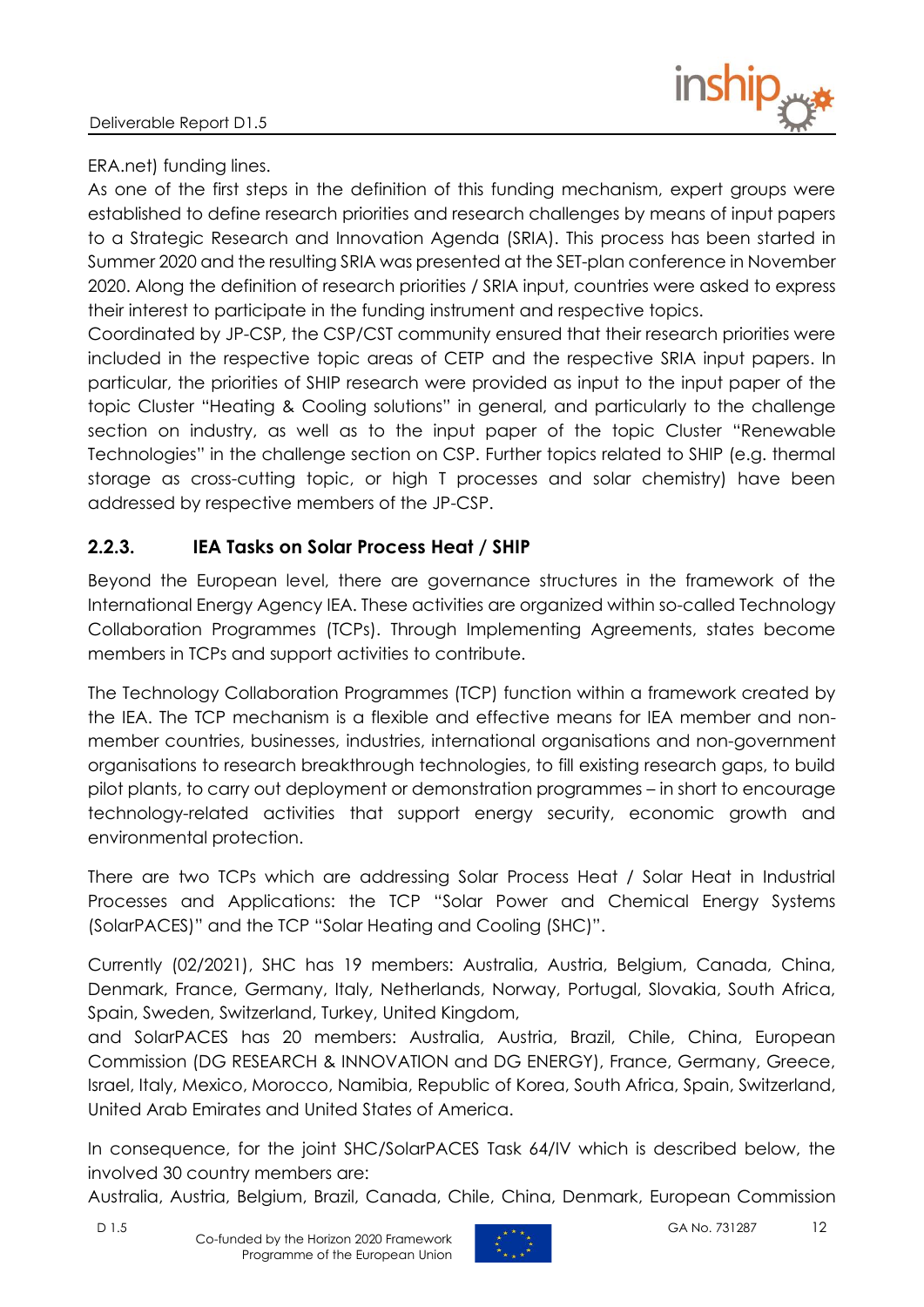

(DG RESEARCH & INNOVATION and DG ENERGY), France, Germany, Greece, Israel, Italy, Mexico, Morocco, Namibia, Netherlands, Norway, Portugal, Republic of Korea, Slovakia, South Africa, Spain, Sweden, Switzerland, Turkey, United Arab Emirates, United Kingdom, United States of America.

For more information on IEA, SHC and SolarPACES, see the respective Websites: <https://www.iea.org/areas-of-work/technology-collaboration/renewable-energy> [https://www.iea-shc.org](https://www.iea-shc.org/) [https://www.solarpaces.org](https://www.solarpaces.org/)

In the past, SHC and SolarPACES had jointly defined and executed the Task 49 (49/IV) "Solar Heat Integration in Industrial Processes" during 02/2012 – 12/2015. For results and more information, see [https://task49.iea-shc.org/.](https://task49.iea-shc.org/) In the years 2018-2019, i.e. in INSHIP periods 1 and 2, discussions were initiated on a follow-up Task. This lead to the definition and start of the Joint SHC/SolarPACES Task 64/IV "Solar Process Heat" which will be running over 48 months during 01/2020 – 12/2023. This will be detailed in the following section 2.2.3.1.

In parallel, within SolarPACES, the Task IV "Solar Heat Integration in Industrial Processes" regularly meets/met at the annual SolarPACES conferences. Following the implementation of Task 64/IV, discussions were initiated on remaining tasks to be addressed by SolarPACES Task IV. More detailed information on this ongoing SHIP related Task IV is given in the following subsections 2.2.3.2.

With the implementation of the SHC/SolarPACES Task 64/IV and re-definition of SolarPACES Task IV, these **IEA Tasks will also provide future consortium and governance structure for the objectives of the INSHIP ECRIA.**

### **2.2.3.1. Information on the IEA SHC/SolarPACES joint Task 64/IV (2020-2023)**

Following the previous SHIP related Task 49, this Task 64/IV "Solar Process Heat" has been defined during 2018-2019 and started January 2020 with a duration of 48 months, i.e. will end Dec 2023.

The industrial sector accounts for approximately 30% of the total energy consumption in the OECD countries. The major share of the energy that is needed in industrial companies, services and agriculture is used for heating and cooling of buildings and for production processes at temperatures from ambient up to approx. 400-500°C. This is a temperature range that can be addressed with solar thermal technologies at a high TRL.

To be able to make use of solar heat in industry and to support this market sector for the solar thermal industry, it is necessary to integrate solar thermal systems into the energy supply schemes in a suitable way.

#### **Scope**

The scope of the Task is on solar thermal technologies for converting solar radiation into heat and further the intelligent integration of the produced heat into industrial processes (i.e., the

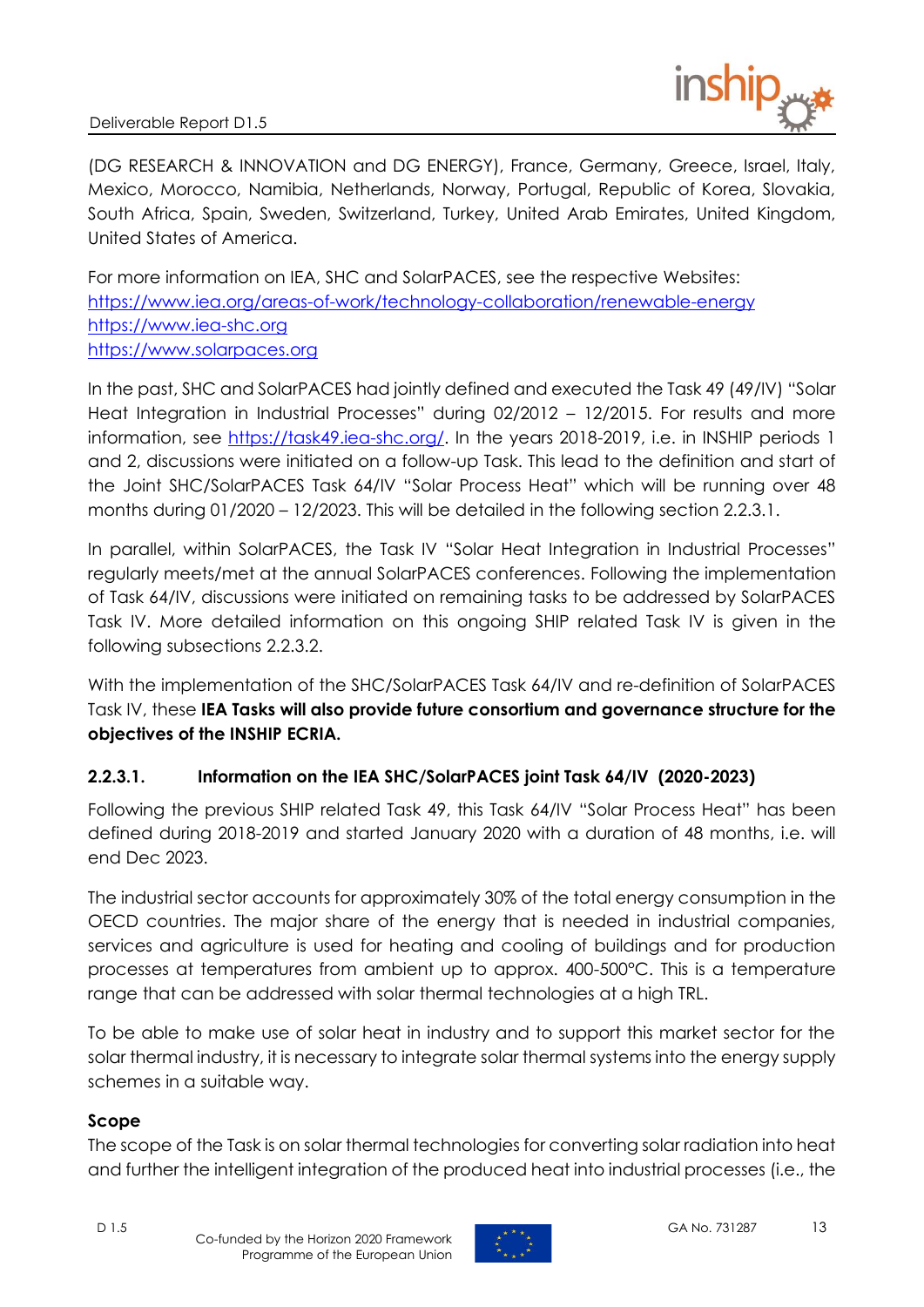

subject that is covered by the Task starts with the solar radiation reaching the collector and ends with the hot air, oil, water or steam being integrated into the application).

Applications, systems and technologies, that are included in the scope of this task, are:

- All processes in industry, commerce and agriculture that are thermally driven and operated in a temperature range from ambient temperature up to approx. 400-  $500 °C$ .
- Solar thermal systems using air, water, low pressure steam or oil as a heat carrier, i.e. not limited to a certain heat transfer medium in the solar loop.
- All types of solar thermal collectors are addressed: uncovered collectors, flat-plate collectors, improved flat-plate collectors - for example hermetically sealed collectors with inert aas fillings, evacuated tube collectors with and without reflectors, CPC collectors, MaReCos (Maximum Reflector Collectors), linear Fresnel collectors, parabolic trough collectors.

#### **Objectives**

The goal of the proposed Task is to help solar technologies be (and also be recognized as) a reliable part of process heat supply systems. These systems are hybrid supply systems and will have to be integrated in the upcoming developments of the digitalization of industrial production systems and their energy demand. Instead of focusing on component development, we will look at the overall (solar) system at process temperatures from just above ambient temperature up to approx. 400°C-500°C. Open research questions are the standardization of integration schemes on process level and on supply level and the combination with other efficient heat supply technologies. As a very important aspect, the experiences of numerous solar process heat markets throughout the world will be brought together to enable a market-oriented dissemination of existing and new knowledge.

The key objective of this new Task is to identify, verify, and promote the role of solar heating plants in combination with other heat supply technologies for process heat supply, such as fossil and non-fossil (biomass and biogas) fuel boilers, combined heat and power, heat pumps, or power-to-heat.

The Task is organized in five main activities / Subtasks, derived from the described key areas:

- Subtask A: Integrated energy systems
- Subtask B: Modularization
- Subtask C: Simulation and design tools
- Subtask D: Standardization and Certification
- Subtask E: Guideline to market

For more information, see<https://task64.iea-shc.org/>

Many members of the INSHIP consortium are actively involved in this joint task, in the role of Operating Agent (DLR), Subtask Coordinators (CIEMAT, CRES, AEE INTEC, Fraunhofer ISE) or as contributing experts from many further institutions.

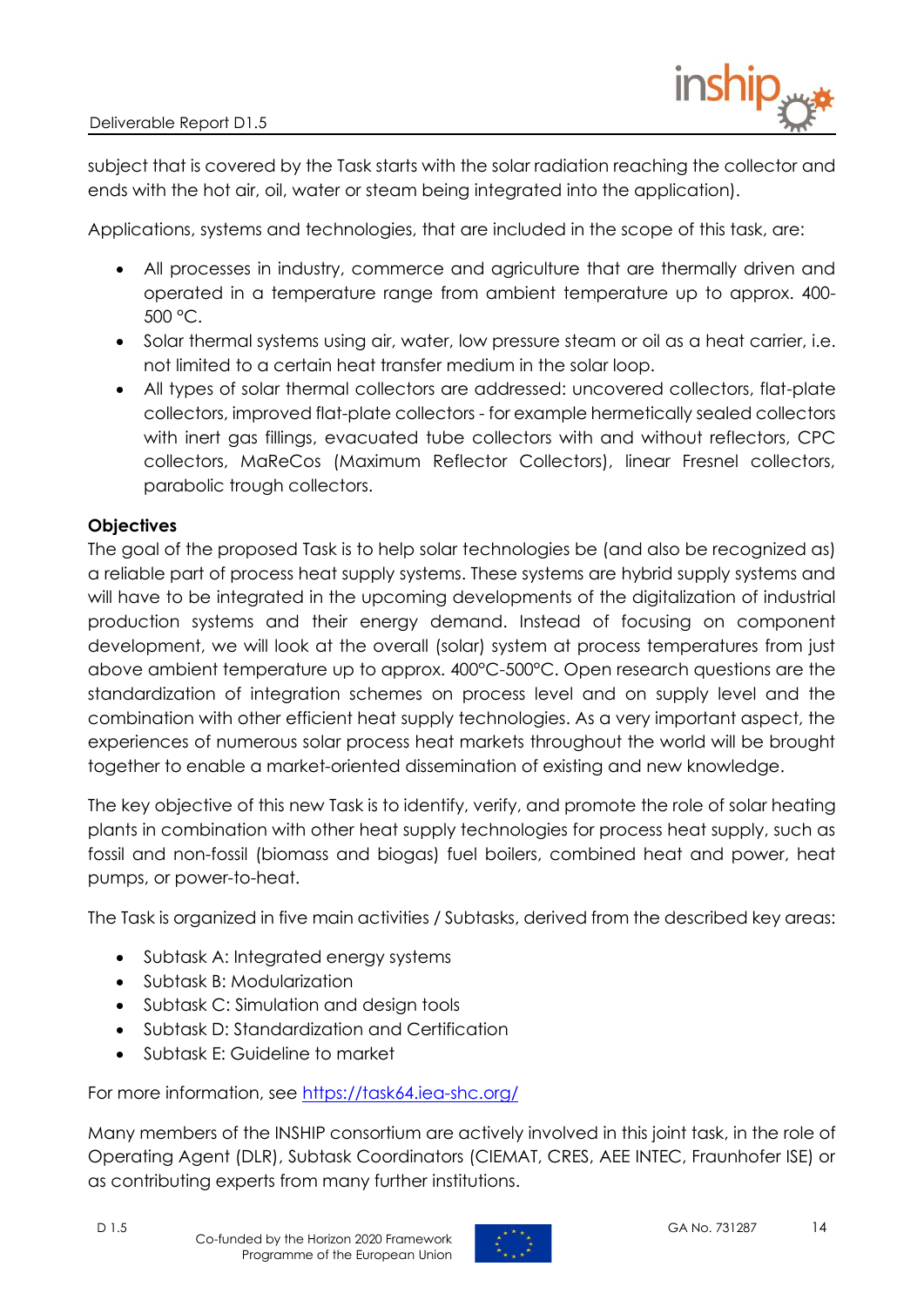

#### **2.2.3.2. Information on the IEA SolarPACES Task IV**

While the joint Task 64/IV was defined to address SHIP technologies and applications up to maximum temperatures of approx. 400-500°C, a gap was apparent for Solar heat for industrial processes starting from 400-500 °C.

With newest (concentrating) solar technologies these high temperatures above 400-500°C can be reached. This opens the way for solar high temperature heat applications. SolarPACES task IV "Solar Heat Integration in Industrial Processes" will address this topic in a new working group that established first discussions in autumn 2020. An initial expert meeting to define topics/activities and priorities has been held online on Nov 26, 2020. The work group will intensify information exchange between experts all over the world. The pillars of this activity will be:

- Update on most recent developments in the field by regular tasks meetings
- Supporting the cooperation between experts and inducing joint R&D projects
- Identification of R&D needs for the high temperature applications
- Promoting the application of high temperature heat by sharing information, presentations in the annual SolarPACES conferences

For more information, see [https://www.solarpaces.org/csp-research-tasks/task-annexes](https://www.solarpaces.org/csp-research-tasks/task-annexes-iea/task-iv-solar-heat-integration-in-industrial-processes/)[iea/task-iv-solar-heat-integration-in-industrial-processes/](https://www.solarpaces.org/csp-research-tasks/task-annexes-iea/task-iv-solar-heat-integration-in-industrial-processes/)

As in Task 64/IV, also in the SolarPACES Task IV many members of the INSHIP consortium are actively involved, in the role of Operating Agent (DLR), or as contributing experts from many further institutions.

## <span id="page-14-0"></span>**2.3. Defined Consortium Structure and Governance beyond INSHIP**

On European level, the consortium structure and governance chosen and established under the given circumstances and boundary conditions as discussed in the previous sections, is in the framework of the EERA Joint Programme on CSP (JP-CSP). (EERA = European Energy Research Alliance). Here, the "Sub-Programme 6 (SP6) Solar Heat for Industrial Processes and Applications" has been defined during the INSHIP project lifetime.

More details on this Sub-Programme 6 of the EERA JP-CSP are given in section 2.2.2 (2.2.2.2 and 2.2.2.3.), updated information can be retrieved from newly implemented Website of the EERA JP-CSP under [https://www.eera-csp.eu/.](https://www.eera-csp.eu/)

On international level beyond the EU, two consortium and governance structures in the framework of IEA TCPs have been defined or are under re-definition:

• IEA joint SHC/SolarPACES Task 64/IV "Solar Process Heat", 2020-2023, with 30 member states actively participating

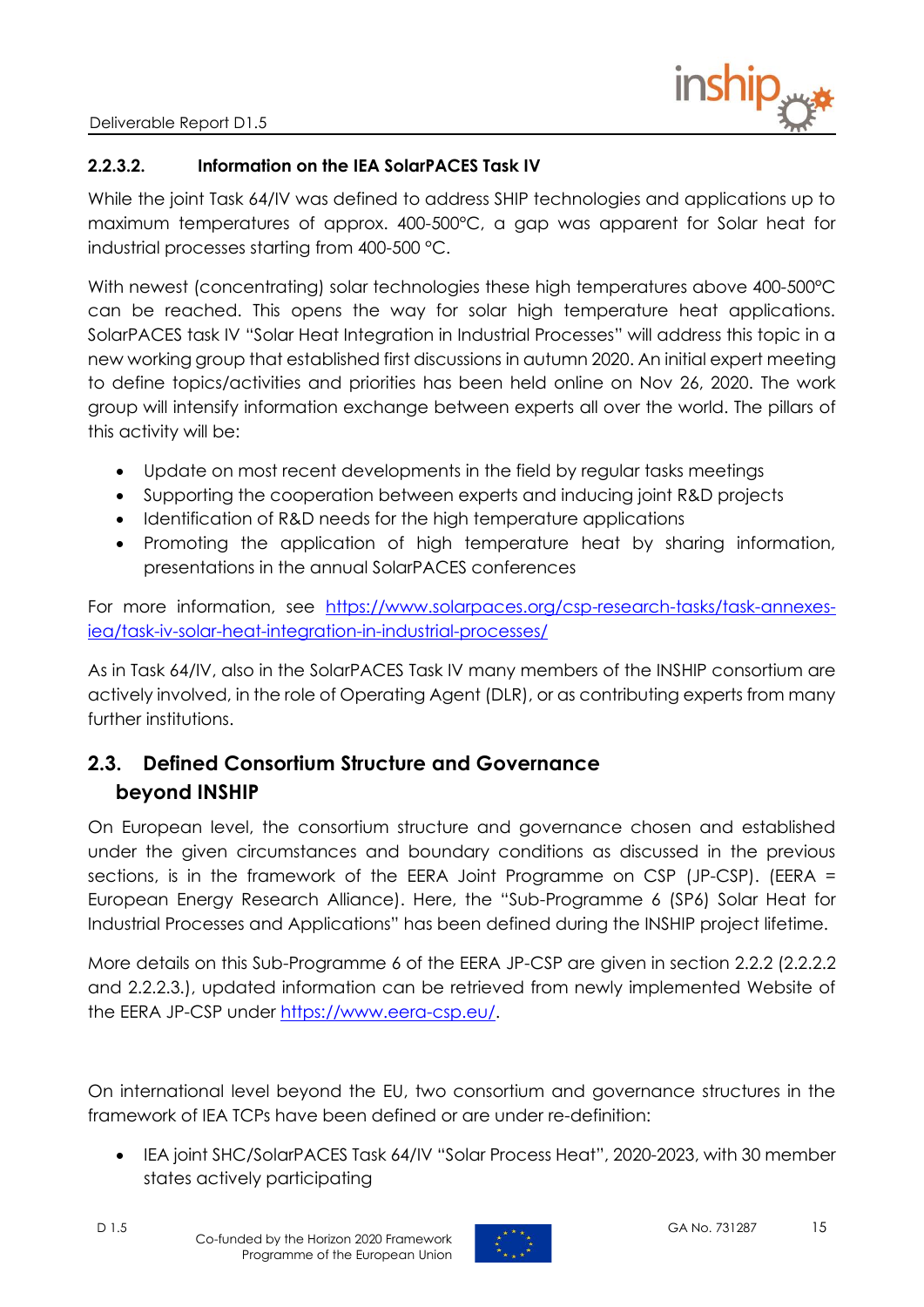

• IEA SolarPACES Task IV "Solar Heat Integration in Industrial Processes", with 20 member states actively participating.

More details on these Tasks is given in sections 2.2.3.1 and 2.2.3.2 or from the related Websites.

Despite the fact that detailed scope, objectives and implementation plans differ between these three consortia, there is a significant overlap both in scope, topics content and, in particular, in participants from the European SHIP research community, an intensive exchange and alignment of the activities on EU/EERA and on International/Worldwide/IEA level can be expected, that information and results are shared and initiatives and activities are mutually stimulated between these consortia. While the EERA JP-CSP consists of European partners only, also in the IEA Tasks the participation of European experts and institutions is overproportionally strong. It can therefore be expected that, overall, these consortia jointly provide the envisioned follow-up structure for activities towards an INSHIP ECRIA even without providing an explicit ECRIA structure and governance. Such governance principles should eventually meet, among others, the following criteria:

- Proper coordination, by defining and implementing ascendant, descendent and transversal channels of communication and information flowing among the different bodies and members of the organization.
- Proper internal regulated procedures and formalities to daily normal activities of the organization.
- Internal solid structure well and fully endorsed by the participant organizations
- Transparency, both at a technical level and at an economic management level, without prejudice to the due confidentiality that should be maintained.
- Sustainability, always minimizing the internal costs of the organization and structure.
- Proper or sufficient dedication of persons directly involved, to guarantee the correct functioning of the organization.
- Existence of cohesion policies to promote close relations and the cohesion of the members, the industry, the scientific community and, ultimately, the society in general.
- Internal and external control procedures, to be applied when needed
- Flexibility, to be able to provide for, adapt to and respond rapidly to any changes that might occur in its environment, in a continually-evolving framework, both from an economic and social point of view, and from a technological and industrial point of view.
- Distribution of powers, to guarantee a correct, clear and transparent distribution of duties and powers among the different bodies of internal organization structure to be defined.
- Independence, from the potential specific interest of individual partners and/or of organizations belonging to, and not necessarily in line with overall organization interests.

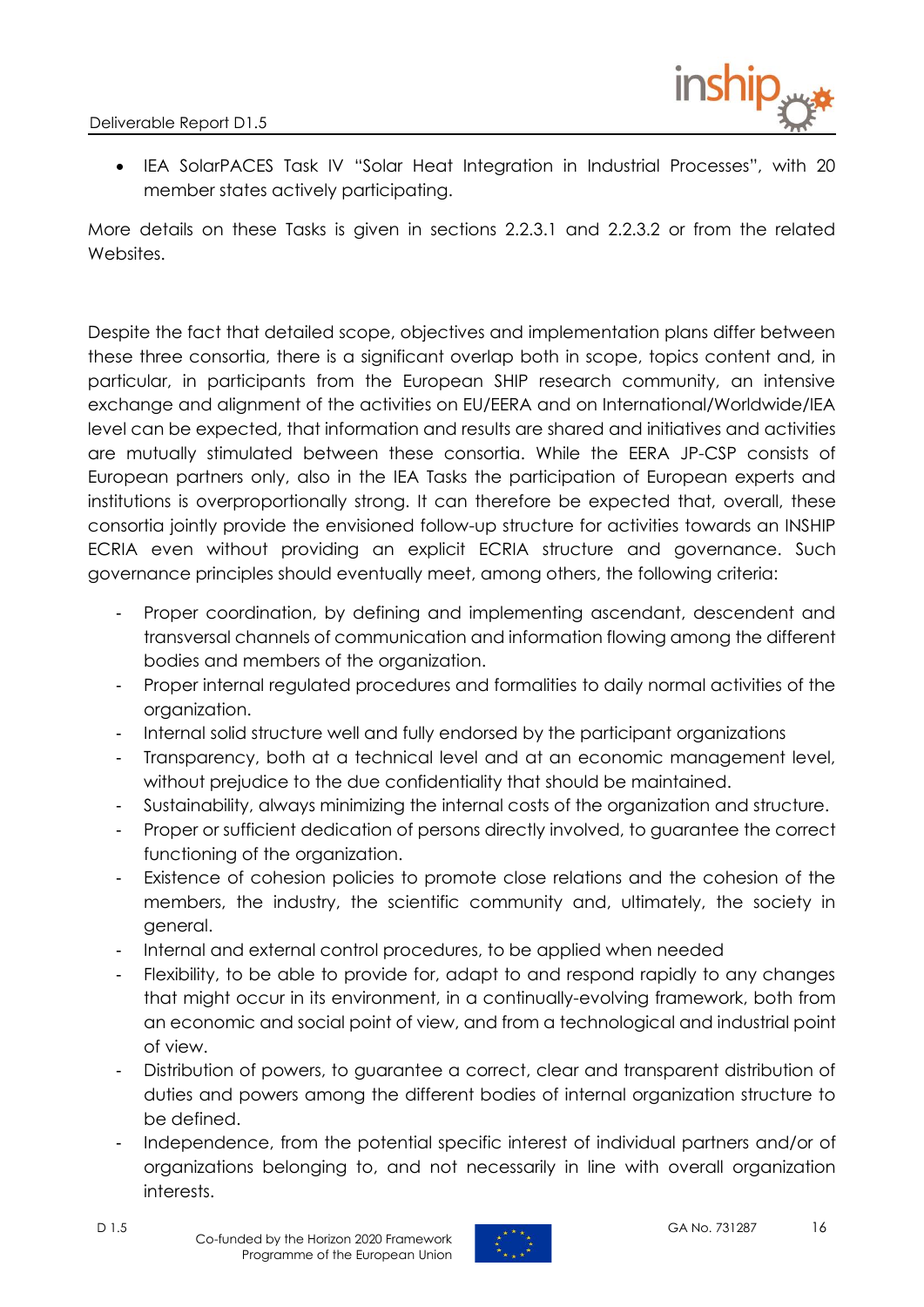

- Democratic participation, to ensure the presence and democratic participation of all members and that seek consensus and a balance of interests at stake.
- Non-discrimination, due to gender or nationality.
- Policies of conflicts of interest avoidance, to guarantee total independence and the non-existence of partiality or distortion in the decision-making processes.
- Meritocracy, to always select the most adequate person to any defined position.

Nevertheless, as a considered key element in this process maintains the definition or achievement of some financing that could drive, at least, a minimum of "gluing" activities. As this financing is not expected to come, at least in the short or medium time, from the Horizon Europe framework programme or other Pan-European initiatives such as the CETP, it is not easy to foresee how and when a solid and stable SHIP Organization could be created. In the meantime, it is considered that the only "bridge" or temporal solution to maintain some continuation of related activities would be the reinforcement of the existing Sub-Programme 6 of the EERA JP-CSP.

Within this JP-CSP (and thus also for SP6), the following specific actions were agreed (on October 2020) among all participant organizations (all as well partners of the INSHIP project just with one exception) to increase the current level of activity and internal organization and collaboration:

- Management
	- o Organization of periodic meetings/telcos with European SHIP research organizations
	- o Periodic yearly short report on realized activities by involved stakeholder's /research partners\*
- Definition and continuously update of an European SHIP Research Agenda
	- o Follow up the results of key identified SHIP research projects
	- o Follow up on key scientific publications directly related to SHIP topics
	- o Definition and continuously update of a key list of SHIP research topics
- Promotion of SHIP Project Development
	- o Continuously monitoring of suitable SHIP related calls at EU and National levels
	- o Trying to always have an active involvement in SHIP proposals definition and participation
- Increase the visibility of SHIP topics
	- o Contribution to European Commission and other European and/or national bodies with regard to SHIP related initiatives
	- o Periodic organization of industry oriented SHIP workshops
	- o Participation and contribution to policy oriented events/documents related with SHIP topics
- Development and maintenance of Internal database of key SHIP info:
	- o Development and continuously update of key industrial and governmental stakeholders related to SHIP topics
	- o Development and continuously update of a project (national and EU research projects) info compiling the following information:

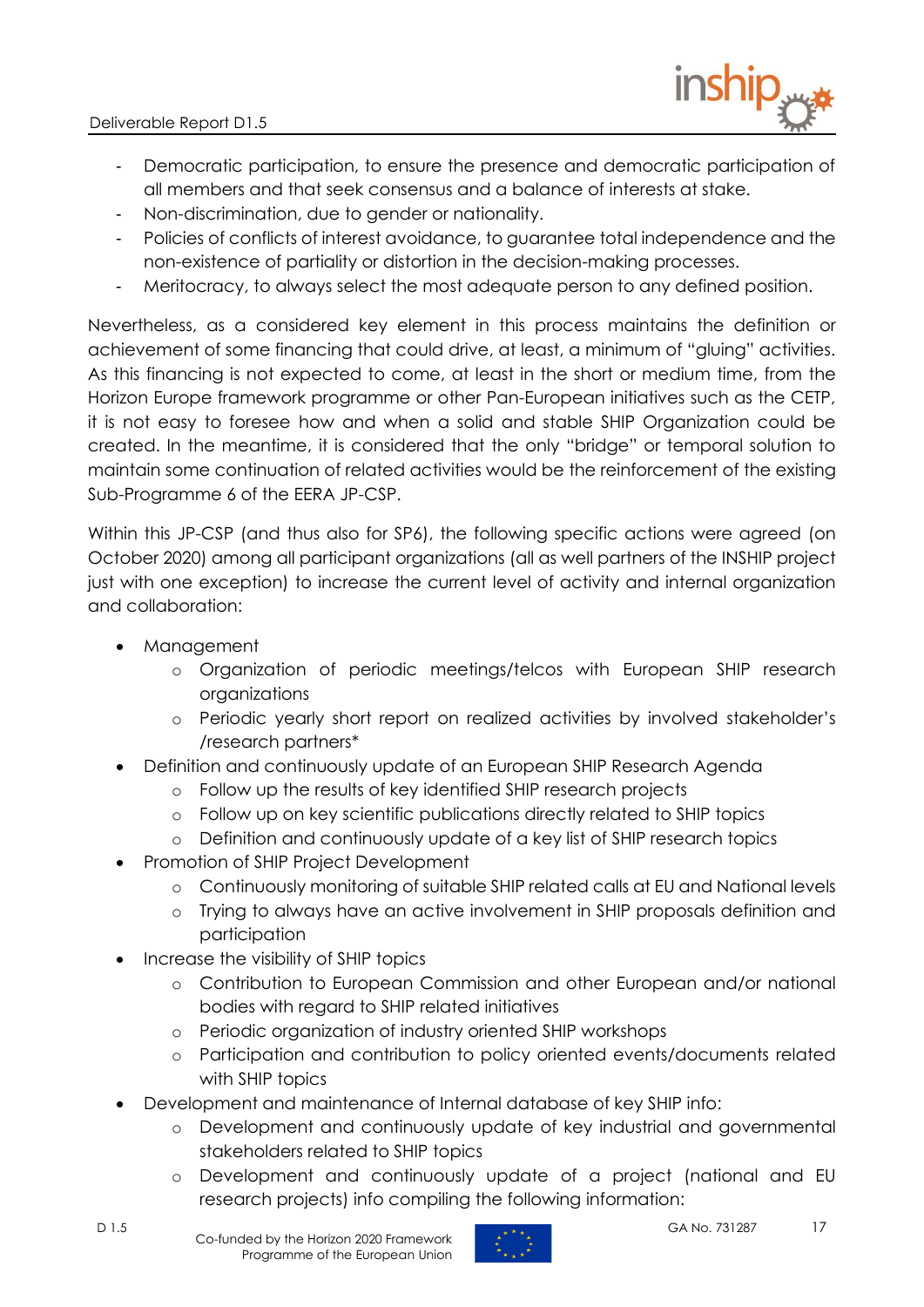

- Project name
- Acronym
- Financing source
- Leading organization (coordinator)
- Years of execution
- Total project budget
- Individual budget (of the organization partner providing the information)
- <span id="page-17-0"></span>- Additional comments/info (if relevant)

With the development of all previously indicated activities, to be implemented from 2021 and beyond, it is expected to maintain a reasonable degree of collaborative activity until a suitable path to the full achievement of objectives indicated within the Section 1 of the present document is found.

## **2.4. Final Summary of achieved results**

Other options for funding of a future consortium structure or other frameworks have been discussed, but none of these other discussions has led to a concretization of a consortium and governance structure for the INSHIP ECRIA.

In summary, during the implementation of INSHIP and through active contributions from INSHIP partners, with the

- EERA JP-CSP Sub-Programme 6 (SP6) Solar Heat for Industrial Processes and Applications"
- SHC/SolarPACES Task 64/IV "Solar Process Heat"
- SolarPACES Task IV "Solar Heat Integration in Industrial Processes"

three ECRIA/SHIP consortium and governance structures could be defined / re-defined and implemented ensuring the operation and decision-making processes along the development of the activities foreseen in the pursuit of the ECRIA objectives beyond the execution of INSHIP.